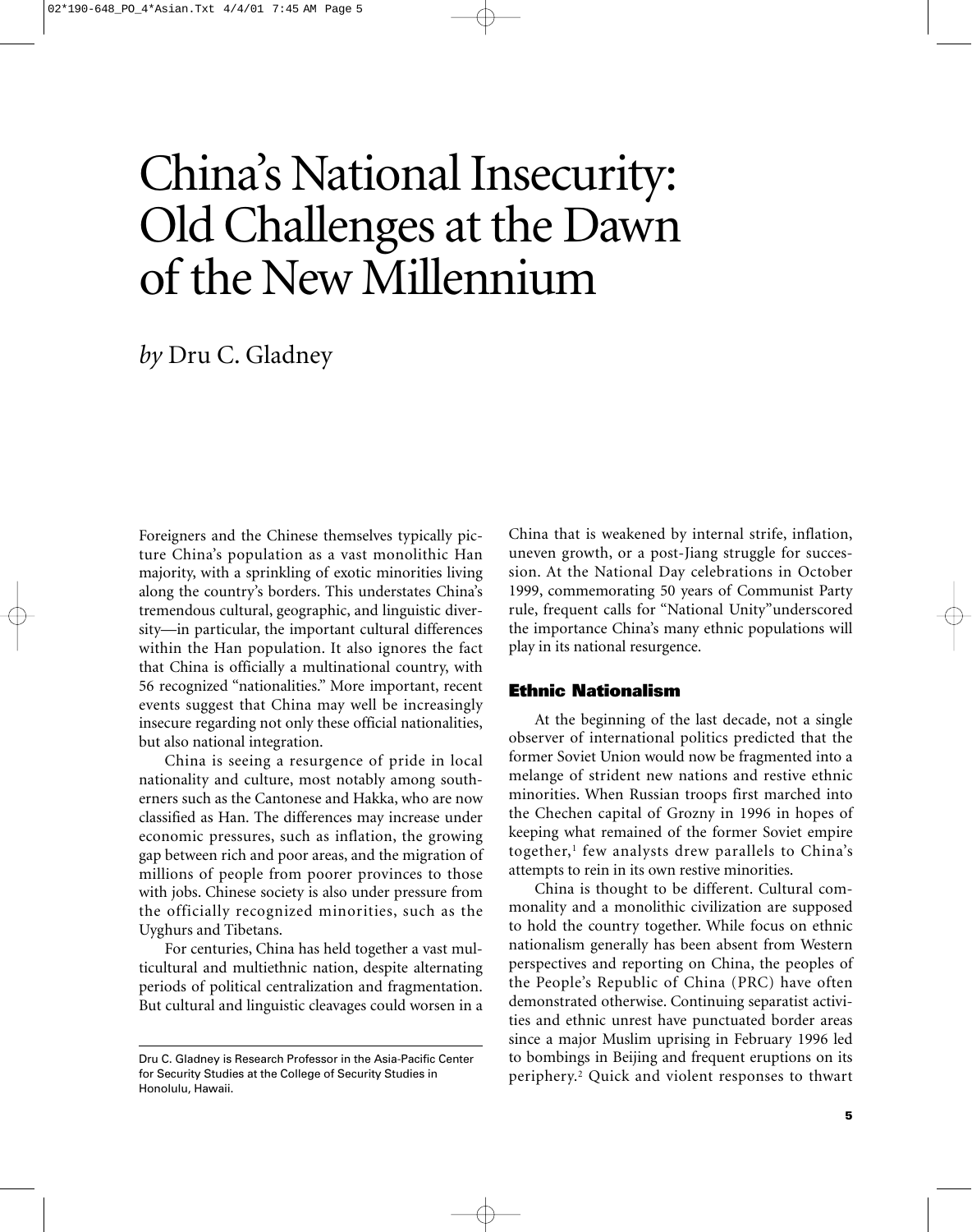localized protests—27 "splittists" reportedly killed in an uprising in December 1999 outside of Khotan in southern Xinjiang Uyghur Autonomous Region indicate rising Chinese concern over the influence of separatist sentiment spilling over from the newly independent Central Asia nations into China's Muslim areas. In these areas, more than 20 million Turkic Uyghurs, Kyrgyz, Kazaks, and other Muslims are a visible and vocal reminder that China is linked to Eurasia. For Uyghur nationalists today, direct lineal descent from the Uyghur Kingdom in 7th century Mongolia is accepted as fact, despite overwhelming historical and archeological evidence to the contrary, and they seek to revive that ancient kingdom as modern Uyghuristan.3

Random arrests and detentions continue among the Uyghur, who are increasingly being regarded as China's Chechens. A report in *The Wall Street Journal* of the arrest on August 11, 1999, of Rebiya Kadir, a well-known Uyghur businesswoman, during a visit to the region by a delegation from the U.S. Congressional Research Service, indicates that China's suspicion of the Uyghur people continues.4

China is also concerned about the "Kosovo effect,"5 fearing that its Muslim and other ethnic minorities might be emboldened to seek outside international (i.e., Western) support for stopping continued human rights abuses. Just before the National Day celebrations in October 1999, the State Council hosted its first 3-day conference on "the nationalities problem" in Beijing, and issued a new policy paper, "National Minorities Policy and its Practice in China."6 Though this White Paper did little more than outline all the "good" programs China has carried out in minority areas, it did indicate increasing concern and a willingness to recognize unresolved problems, and several strategic think tanks in Beijing and Shanghai initiated focus groups and research programs to address the issues of ethnic identity and separatism.7

But ethnic problems in Jiang Zemin's China go far deeper than the official minorities. Sichuanese, Cantonese, Shanghainese, and Hunanese cafes ["cafes" correct word?] avidly advocate increased cultural nationalism and resistance to Beijing central control. As the European Union experiences its difficulties in building a common European alliance across linguistic, cultural, and political boundaries, we should not imagine China to be less concerned about its persistent multiculturalism.

If the Roman Empire were around today, it would look much like China. Two millennia ago, the Roman Empire and the Han dynasty were at their peaks. Both empires barely lasted another 200 years. At the beginning of the last millennium, China was on the verge of being conquered by the Mongols and divided by a weakened Song dynasty in the south and the Liao dynasty in the north, whose combined territory was equal only to the five northern provinces in today's PRC. Indeed, it was the Mongols who extended China's territory to include much of what is considered part of China today: Tibet, Xinjiang, Manchuria, Sichuan, and Yunnan. Over the last two millennia, China has been divided longer than it has been unified. Can it maintain national unity throughout the next century? History suggests not. Indeed, with the reacquisition of Macao in late 1999, China is the only country in the world that is *expanding its territory* instead of reducing it. Will China be able to continue to resist the inexorable forces of globalization and nationalism?

Chinese linguists, such as John DeFrancis, speak of the linguistic diversity within China. Attention to cultural diversity should force observers to give further weight to the plurality of Chinese peoples in national politics. An American President once claimed to know the mind of the Chinese. This is as farfetched as someone claiming to know the European mind. Have any U.S. policymakers spent time talking to disgruntled entrepreneurs in Canton and Shanghai, impoverished peasants in Anhui and Gansu, or angry Central Asians in Xinjiang, Mongolia, and Tibet? While ethnic diversity does not necessitate ethnic separatism or violence, growing ethnic awareness and expression in China should inform policymaking and take into account the interests of China's many peoples, not just those in power. China policy should represent more than the interests of those in Beijing.

#### **China's Han Nationality**

Officially, China is made up of 56 nationalities the majority nationality known as the Han, and 55 recognized minority groups. The peoples identified as Han comprise 91 percent of the population from Beijing in the north to Canton in the south, and they include the Hakka, Fujianese, Cantonese, and other groups.8 These Han are thought to be united by a common history, culture, and written language; differences in language, dress, diet, and customs are regarded as minor and superficial.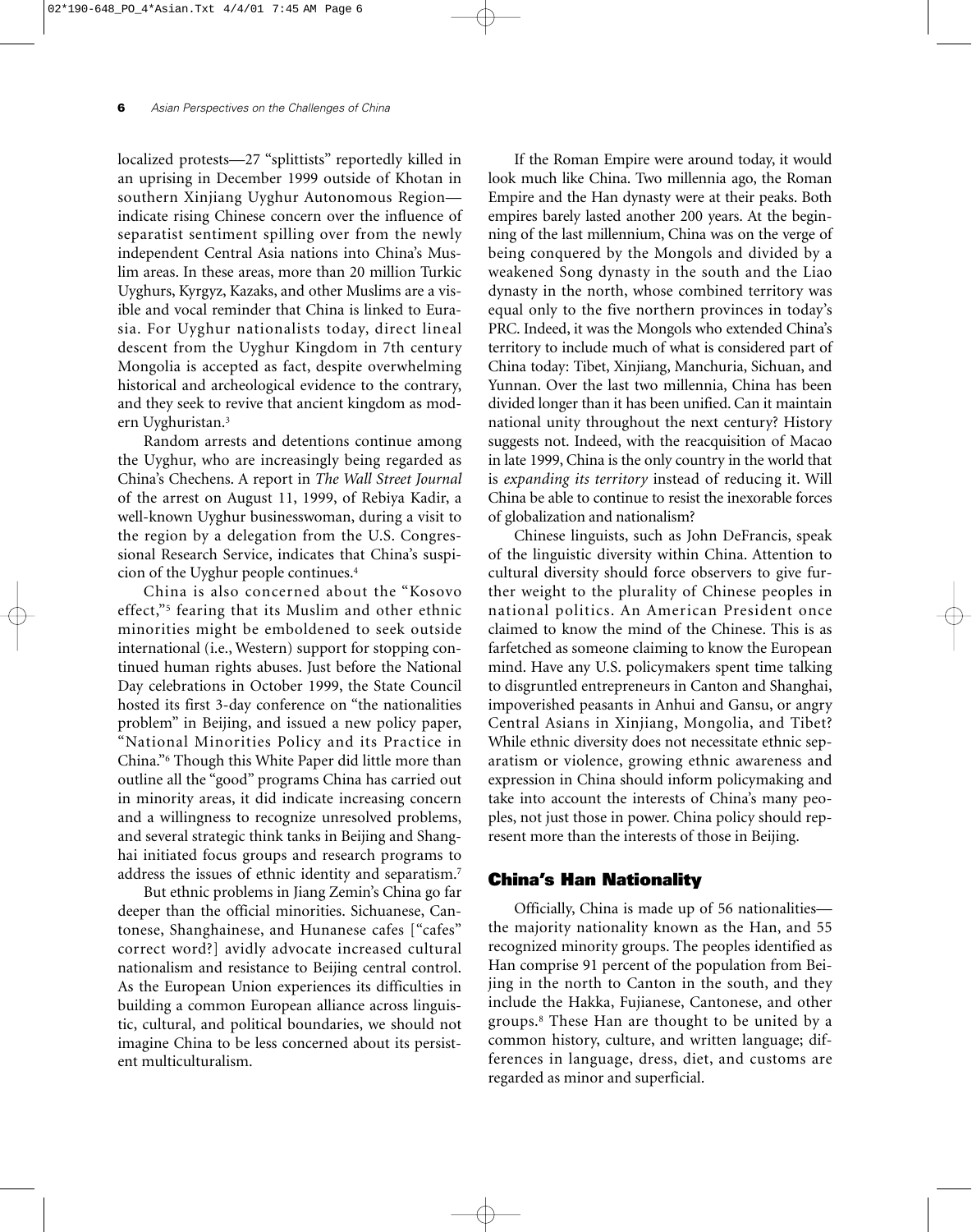The rest of China's population is divided into 55 official minority nationalities that are mostly concentrated along the borders, such as the Mongolians and Uyghurs in the north and the Zhuang, Yi, and Bai in southern China, near southeast Asia. Other groups, such as the Hui and Manchus, are scattered throughout the nation, and there are minorities in every province, region, and county. An active state-sponsored program assists these official minority cultures and promotes their economic development (with mixed results). The outcome, according to China's preeminent sociologist, Fei Xiaotong, is a "unified multinational" state.9

But even this recognition of diversity understates the divisions within the Chinese population, especially the wide variety of culturally and ethnically diverse groups within the majority Han population.<sup>10</sup> These groups have recently begun to rediscover and reassert their different cultures, languages, and history. Yet, even as the Chinese worry and debate over their own identity, policymakers in other nations still take the monolithic Han identity for granted.

The notion of a Han person (*Han ren*) dates back centuries and refers to descendants of the Han dynasty who flourished at about the same time as the Roman Empire. But the concept of Han nationality (Han *minzu*) is an entirely modern phenomenon that arose with the shift from the Chinese empire to the modern nation-state.11 In the early part of the 20th century, Chinese reformers were concerned that the Chinese people lacked a sense of nationhood, unlike Westerners and even China's "other" peoples such as Tibetans and Manchus. In the view of these reformers, Chinese unity stopped at the clan or community level rather than extending to the nation as a whole.

Sun Yat-sen, leader of the republican movement that toppled the last imperial dynasty of China (the Qing) in 1911, popularized the idea that there were "Five Peoples of China"—the majority Han, the Manchus, the Mongols, the Tibetans, and the Hui (a term that included all Muslims in China, now divided into Uyghurs, Kazakhs, Hui, etc.). Sun was a Cantonese, educated in Hawaii, who feared arousing traditional northern suspicions of southern radical movements. He wanted both to unite the Han and to mobilize them and all other non-Manchu groups in China (including Mongols, Tibetans, and Hui) into a modern multiethnic nationalist movement against the Manchu Qing state and foreign imperialists. The Han

were seen as a unified group distinct from the "internal" foreigners—within their borders the Manchus, Tibetans, Mongols, and Hui—and from the "external" foreigners, namely the Western and Japanese imperialists. Professor Frank Dikötter, Director of the Contemporary China Institute at the University of London, has argued a racial basis for this notion of a unified Han *minzu*, <sup>12</sup> but I suspect the rationality was more strategic and nationalistic—the need to build national security around the concept of one national people, with a small percentage of minorities supporting that idea.

The Communist Party expanded the number of peoples from 5 to 56 but kept the idea of a unified Han group. The Communists were, in fact, disposed to accommodate these internal minority groups for several reasons. The 1934–1935 Long March, a 6,000-mile trek across China from southwest to northwest to escape the threat of annihilation by Chiang Kai-shek's Kuomintang (KMT) forces, took the Communists through some of the most heavily populated minority areas. Harried on one side by the KMT and on the other by fierce "barbarian" tribesmen, the Communists were faced with a choice between extermination and promising special treatment to minorities—especially the Miao, Yi (Lolo), Tibetans, Mongols, and Hui—should the party ever win national power.

The Communists even offered the possibility of true independence for minorities. Chairman Mao frequently referred to Article 14 of the 1931 Chinese Communist Party (CCP) constitution, which "recognizes the right of self-determination" of the national minorities in China, their right to complete separation from China, and their right to the formation of an independent state for each minority. This commitment was not kept after the founding of the People's Republic.13 Instead, the party stressed maintaining the unity of the new nation at all costs.

The recognition of minorities, however, helped the Communists' long-term goal of forging a united Chinese nation by solidifying the recognition of the Han as a unified "majority." Emphasizing the difference between Han and the minorities helped to deemphasize the differences within the Han community. The Communists incorporated the idea of Han unity into a Marxist ideology of progress, with the Han in the forefront of development and civilization, the vanguard of the people's revolution.<sup>14</sup> The more "backward" or "primitive" the minorities were, the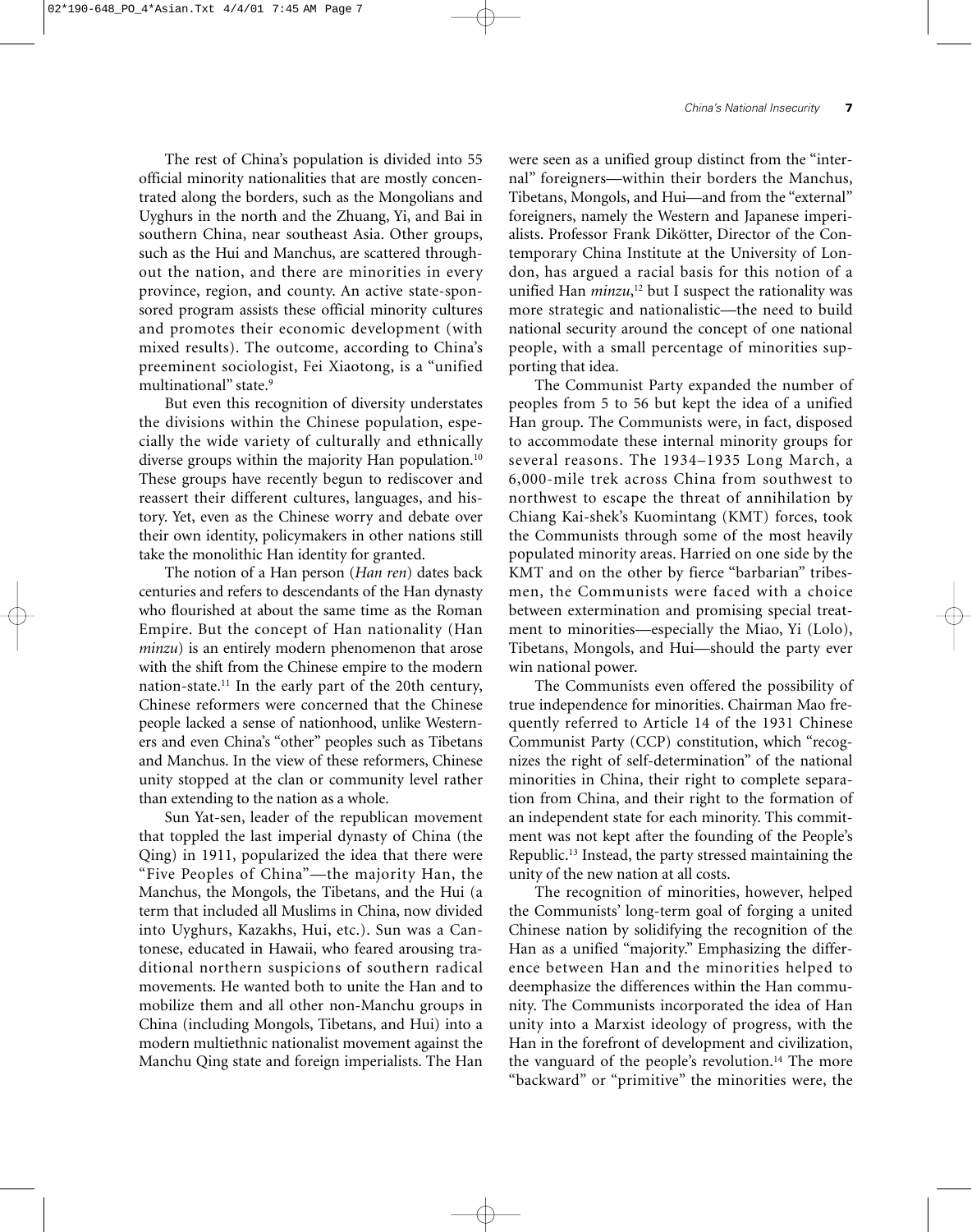more "advanced" and "civilized" the so-called Han seemed and the greater the need for a unified national identity. Cultural diversity within the Han has not been admitted because of a deep (and wellfounded) fear the country would break up into feuding warlord-run kingdoms, as happened in the 1910s and 1920s.

China historically has been divided along north/south lines—into Five Kingdoms, Warring States, or local satrapies—as often as it has been united. Indeed, China as it currently exists, including large pieces of territory occupied by Mongols, Turkic peoples, Tibetans, and so forth, is three times larger than China was under the last Chinese dynasty, the Ming, which fell in 1644. Ironically, geographic "China" as defined by the People's Republic was actually established by foreign conquest dynasties, first by the Mongols and finally by the Manchus. A strong, centralizing Chinese government (whether of foreign or internal origin) has often tried to impose ritualistic, linguistic, and political uniformity within its borders. The modern state has tried to unite the various peoples with transportation and communication networks and an extensive civil service. In recent years, these efforts have continued through the controlled infusion of capitalist investment and market manipulation. Yet even in the modern era, these integrative mechanisms have not produced cultural uniformity.

## **Invented National Unity**

Although presented as a unified culture—an idea also accepted by many Western researchers—Han peoples differ in many ways, most obviously in their languages. The supposedly homogenous Han speak eight mutually unintelligible languages (Mandarin, Wu, Yue, Xiang, Hakka, Gan, Southern Min, and Northern Min). Even these subgroups show marked linguistic and cultural diversity; in the Yue language family, for example, Cantonese speakers are barely intelligible to Taishan speakers, and speakers of the Southern Min dialects of Quanzhou, Changzhou, and Xiamen have equal difficulty communicating.15 Chinese linguist Y. R. Chao has shown that the mutual unintelligibility of, say, Cantonese and Mandarin is as great as that of Dutch and English or French and Italian.16 Mandarin was imposed as the national language early in the 20th century and has become the *lingua*

*franca*, but like Swahili in Africa it must often be learned in school and is rarely used in everyday life in many areas.

Cultural perceptions among the Han often involve broad stereotypical contrasts between north and south.17 Northerners tend to be thought of as larger, broader-faced, and lighter-skinned, while southerners are depicted as smaller and darker. Cultural practices involving birth, marriage, and burial differ widely. Fujianese, for example, are known for vibrant folk religious practices and ritualized reburial of interred corpses, while Cantonese have a strong lineage tradition, both of which are almost nonexistent in the north. One finds radically different eating habits from north to south, with northerners consuming noodles made from wheat and other grains, open to consuming lamb and beef, and preferring spicy foods, while the southern diet is based upon rice, eschews lamb and beef in favor of seafood, and along the coast includes milder dishes. It is interesting, in this regard, that Fei Xiaotong once argued that what made the Han people different from minorities was their agricultural traditions (i.e., minorities were traditionally not engaged in farming,<sup>18</sup> though this failed to take into account groups like the Koreans and Uyghur who have farmed for 1,400 years). Yet Fei never considered the vast cultural differences separating rice-eaters in the South from wheat-eaters in the North.

This process of national unification based on an invented majority at the expense of a few isolated minorities is widely documented in Asia and is not unique to China.<sup>19</sup>

### **Identity Politics and National Minorities**

China's policy toward minorities involves official recognition, limited autonomy, and unofficial efforts at control. The official minorities hold a significance for China's long-term development that is disproportionate to their size. Although totaling only 8.04 percent of the population, they are concentrated in resource-rich areas, cover nearly 60 percent of the country's land mass, and exceed 90 percent of the population in counties and villages along many border areas of Xinjiang, Tibet, Inner Mongolia, and Yunnan. While the 1990 census recorded 91 million members of the official minorities, the 2000 census is estimated to report an increase in the minority population to 104 million.<sup>20</sup>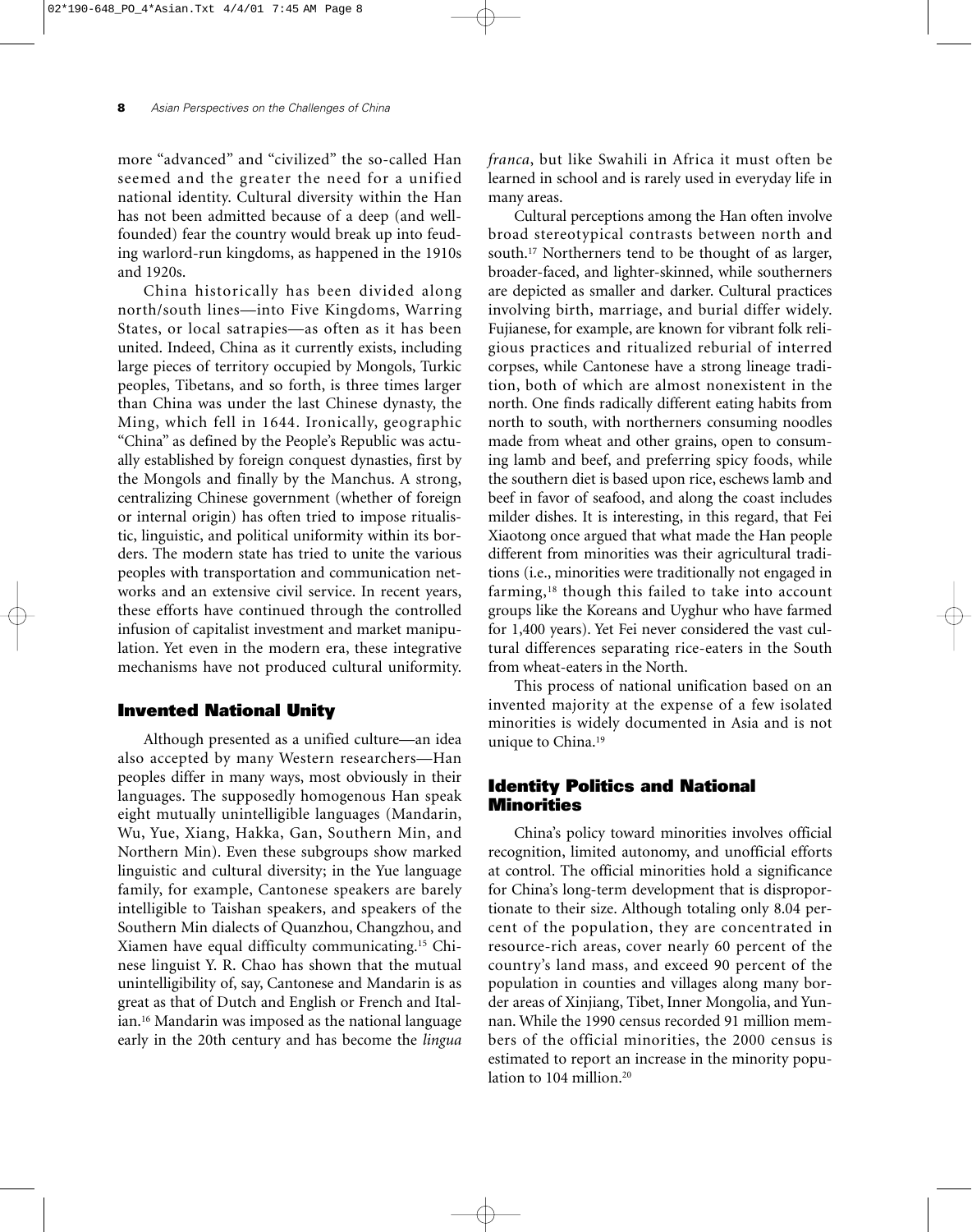Shortly after taking power, Communist leaders sent teams of researchers, social scientists, and party cadres to the border regions to identify groups as official nationalities. Only 41 of the more than 400 groups that applied were recognized, and that number reached 56 by 1982. Most of the nearly 350 other groups were identified as Han or lumped together with other minorities with whom they shared some features for generally political reasons. Some are still applying for recognition, and the 1990 census listed almost 750,000 people as "unidentified" and awaiting recognition—which means they were regarded as ethnically different but did not fit into any of the recognized categories.

In recognition of the minorities' official status as well as their strategic importance, various levels of nominally autonomous administration were created five regions, 31 prefectures, 96 counties (or, in Inner Mongolia and Manchuria, "banners"), and countless villages. Such "autonomous" areas do not have true political control, although they may have increased local control over the administration of resources, taxes, birth planning, education, legal jurisdiction, and religious expression. These designated areas have minority government leaders, but the real source of power is still the Han-dominated Communist Party as a result, they may actually come under closer scrutiny than provinces with large minority populations, such as Gansu, Qinghai, and Sichuan.

While "autonomy" seems not to be all the word might imply, it is still apparently a desirable attainment for the minorities in China. Between the 1982 and 1990 censuses, 18 new autonomous counties were established, three of them in Liaoning Province for the Manchus, who previously had no autonomous administrative districts. Although the government is clearly trying to limit the recognition of new nationalities, there seems to be an avalanche of new autonomous administrative districts. In addition to the 18 new counties and many villages whose total numbers have never been published, at least 8 more new autonomous counties are to be set up. Five will go to the Tujia, a group widely dispersed throughout the southwest that doubled in population from 2.8 million to 5.8 million from 1982 to 1990.

The increase in the number of groups seeking minority status reflects what may be described as an explosion of ethnicity in contemporary China. Indeed, it has now become popular, especially in Beijing, for people to declare themselves to be Manchus or mem-

bers of other ethnic groups, admitting they were not Han all along. While the Han population grew a total of 10 percent between 1982 and 1990, the minority population grew 35 percent overall—from 67 million to 91 million. The Manchus, a group long thought to have been assimilated into the Han majority, added three autonomous districts and increased its population by 128 percent, from 4.3 million to 9.8 million, while the population of the Gelao people in Guizhou shot up an incredible 714 percent in just 8 years.

Clearly, these rates reflect more than a high birth rate; they also indicate "category shifting" as people redefine their own nationality from Han to a minority or from one minority to another. In interethnic marriages, parents can decide the nationality of their children, and the children themselves can choose their nationality at age 18. One scholar predicts that if the minority population growth rate continues, there will be a total of 100 million minorities in the year 2000 and 864 million in 2080.<sup>21</sup> China has recently begun to limit births among minorities, especially in urban areas, but it is doubtful that authorities will be able to limit the growing number of applications for redefinition and the hundreds of groups applying for recognition as minorities.

Why is it popular to be officially ethnic in 1990s China? This is an interesting question, given the negative reporting in the Western press about minority discrimination in China. If it is so bad to be a minority in China, why are the numbers of minorities increasing? One explanation may be that in 1982 there were still lingering doubts about the government's true intent in registering the nationalities during the census. The Cultural Revolution, a 10-year period during which any kind of difference—ethnic, religious, cultural, or political—was ruthlessly suppressed, had ended only a few years before.<sup>22</sup> By the mid-1980s, it had become clear that those groups identified as official minorities were beginning to receive real benefits from the implementation of several affirmative action programs. The most significant privileges included permission to have more children (except in urban areas, minorities are generally not bound by the one-child policy), pay fewer taxes, obtain better (albeit Chinese) education for their children, have greater access to public office, speak and learn their native languages, worship and practice their religion (often including practices, such as shamanism, that are still banned among the Han),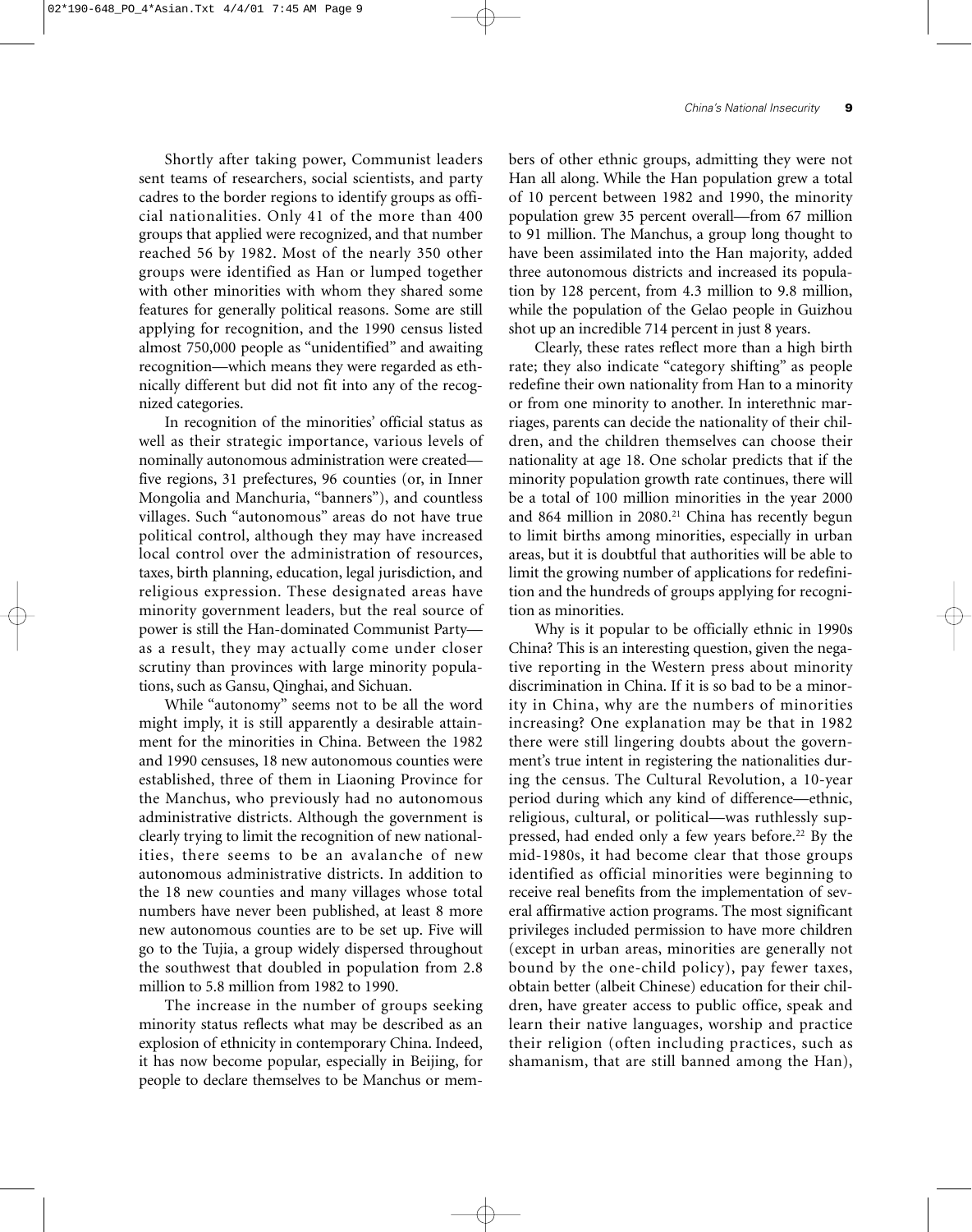and express their cultural differences through the arts and popular culture.

Indeed, one might even say it has become popular to be ethnic in today's China. Mongolian hot pot, Muslim noodle, and Korean barbecue restaurants proliferate in every city, while minority clothing, artistic motifs, and other expressions of cultural styles adorn Chinese bodies and private homes. In Beijing, one of the most popular new restaurants of the young Han nouveau riche is the Thai Family Village (*Dai Jia Cun*), which offers a cultural experience of the Thai minority (known in China as the Dai), complete with beautiful waitresses in revealing Dai-style sarongs and short tops, sensually singing and dancing, and exotic foods such as snake's blood. It is not unusual to learn of Han Chinese prostitutes representing themselves as Thai and other minorities to appear more exotic to their customers.23 Surprisingly, the second-most popular novel in China in 1994 was *The History of the Soul* (*Xin ling shi*), which concerned personal and religious conflicts in a remote Muslim region in northwest China. It was written by Zhang Chengzhi, a Hui Muslim from Ningxia. This rise of ethnic chic is in dramatic contrast to the anti-ethnic homogenizing policies of the late 1950s' anti-Rightist period, the Cultural Revolution, and even the late 1980s' "spiritual pollution" campaigns.

Foreign policy considerations have also encouraged changes in China's treatment of minority groups. China has one of the world's largest Muslim populations—nearly 20 million, more than the United Arab Emirates, Libya, or Malaysia—and has increasing contacts with trade partners in the Middle East and new Muslim nations created on its borders. China provides the Middle East and Central Asia with cheap labor, consumer goods, weaponry—and increasing numbers of Muslim pilgrims to Mecca.24 These relations will be jeopardized if Muslim, especially, Uyghur, discontent continues over such issues as limitations on mosque building, restrictions on childbearing, uncontrolled mineral and energy development, and continued nuclear testing in the Xinjiang region.

Foreign policy considerations also argue for better treatment of Korean minorities, since South Korean investment, tourism, and natural resources have given China's Koreans in Liaoning and Manchuria a booming economy and the best educational level of all nationalities (including the Han). Another factor has been the increase in international tourism to minority areas, including the "Silk Road" tours to Xinjiang and

package tours to the "colorful" minority regions of Yunnan and Guizhou that are marketed to Japanese, Taiwanese, and Southeast Asian Chinese tour groups.

The most striking change in Chinese policy toward a single minority as a result of international relations has been the initiation—just after the improvement in Sino-Israeli relations in 1992—of discussions about granting official nationality status to Chinese Jews (*Youtai ren*), once thought to have disappeared entirely. As Sino-Israeli relations improve, and China seeks increased tourism dollars from Tel Aviv and New York, one would assume the Chinese Jews will once again reappear as an official nationality in China.

The creation of several new nations on China's Central Asian frontier with ethnic populations on both sides of the border has also made ethnic separatism a major concern. The newly independent status of the Central Asian states has allowed separatist groups in Xinjiang to locate some sources of support, leading to over 30 reported bombing incidents in the Xinjiang region in 1999 claimed by groups militating for an "Independent Turkestan." At the same time, freer travel across the Central Asian borders has made China's Muslims well aware of ethnic and political conflicts in Azerbaijan and Tajikistan, and also demonstrated that they are often better off economically than their fellow Muslims across the border. Several meetings of the "Shanghai Five" (PRC, Kazakhstan, Kyrgyzstan, Tajikistan, and Russia) since April 1997 concluded treaties to strengthen border security and establish the refusal to harbor separatist groups. In April 1999, for example, Kazakhstan returned to China three Uyghurs who were accused of separatism.

Beijing's challenge is to convince Chinese Muslims that they will benefit more from cooperation with their national government than from resistance. In the south, a dramatic increase in cross-border relations between Chinese minority groups and Myanmar (Burma), Cambodia, and Thailand has contributed to a rising problem of drug smuggling. Beijing also wants to help settle disputes in Cambodia, Vietnam, and Myanmar, because it fears ethnic wars will spill over the border into China. In Tibet, frequent reports of ongoing resistance and many arrests continue to filter into the media, despite Beijing's best efforts at spin control.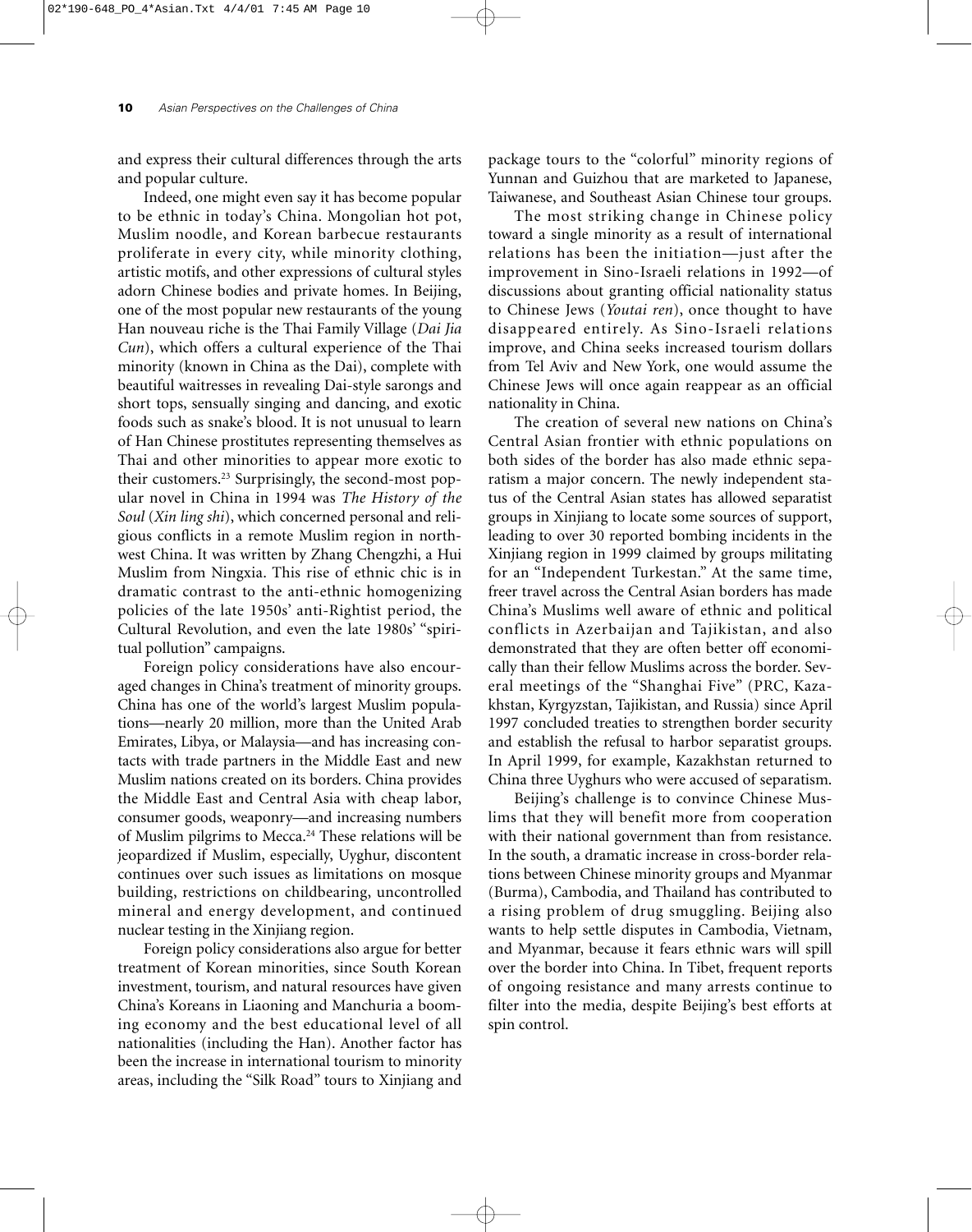### **Internal Divisions Among the Han Majority**

Not only have the official minorities in China begun to assert their identities more strongly, pressing the government for more recognition, autonomy, and special privileges, but different groups within the socalled Han majority have begun to rediscover, reinvent, and reassert their ethnic differences.

The dramatic economic explosion in South China has encouraged southerners and others to emphasize their cultural and political differences. Cantonese rock music, videos, movies, and television programs, all heavily influenced by Hong Kong, are now popular throughout China. Whereas comedians used to make fun of southern ways and accents, southerners now scorn northerners for their lack of sophistication and business acumen. And, as any Mandarin- speaking Beijing resident will tell you, bargaining for vegetables or cellular telephones in Guangzhou or Shanghai markets is becoming more difficult due to growing pride in local languages; nonnative speakers always pay a higher price. Rising self-awareness among the Cantonese parallels the reassertion of identity among the Hakka, the southern Fujianese Min, the Swatow, and a host of other generally ignored peoples now empowered by economic success and embittered by age-old restraints from the north.

Interestingly, most of these southern groups traditionally regarded themselves not as Han but as Tang people, descendants of the great Tang dynasty (618–907 A.D.) and its southern bases.25 Most Chinatowns in North America, Europe, and Southeast Asia are inhabited by descendants of Chinese immigrants who came from the mainly Tang areas of southern China. They are built around Tang Person Streets (*tang ren jie*).

The next decade may see the resurgence of Tang nationalism in southern China in opposition to northern Han nationalism, especially as economic wealth in the south eclipses that of the north. There is also a newfound interest in the ancient southern Chu kingdom as key to modern southern success. Some southern scholars have departed from the traditional Chinese view of history and now argue that by the 6th century B.C., the bronze age culture of the Chu had spread north and influenced the development of Chinese civilization, rather than the culture originating in the north and spreading southward. Many southerners now see Chu as essential to Chinese culture, to be distinguished from the less important northern dynasties—with implications for the nation's economic and geopolitical future. Museums celebrating the glory of Chu have been established throughout southern China. There is also a growing belief that northerners and southerners had separate racial origins based on different histories and contrasting physiogenetic types, a belief influenced by highly speculative 19th century notions of race and Social Darwinism.26

There has also been an outpouring of interest in Hakka origins, language, and culture on Taiwan, which may be spreading to the mainland. The Hakka, or "guest people," are thought to have moved southward in successive migrations from northern China as early as the Eastern Jin (317–420 A.D.) up until the late Song dynasty (960–1279 A.D.), according to many Hakka (who claim to be Song people as well as Tang people). The Hakka have the same language and many of the same cultural practices as the She minority, but they have never sought minority status themselves—perhaps because of a desire to overcome their long-term stigmatization by the Cantonese and other southerners as "uncivilized barbarians."<sup>27</sup> This low status may stem from the unique Hakka language (which is unintelligible to other southerners), the isolated and walled Hakka living compounds, or the refusal of Hakka women during the imperial period to bind their feet.

Nevertheless, the popular press in China is beginning to note more frequently the widely perceived but difficult-to-establish rumors of the Hakka origins of important political figures (even Deng Xiaoping, Mao Zedong, Sun Yat-sen, former party General Secretary Hu Yaobang, and former President Ye Jianning). People often praise Zhou Enlai by stressing his Jiangnan linkages and Lee Kuan-yew as a prominent Hakka statesman; and even Chiang Kai-shek is lauded as a southerner who knew how to get money out of the United States.

#### **National Disintegration**

China's economic vitality has the potential to fuel ethnic and linguistic division, rather than integrating the country further, as most would suppose. As southern and coastal areas get richer, much of the central, northern, and northwestern regions are unlikely to keep up, increasing competition and contributing to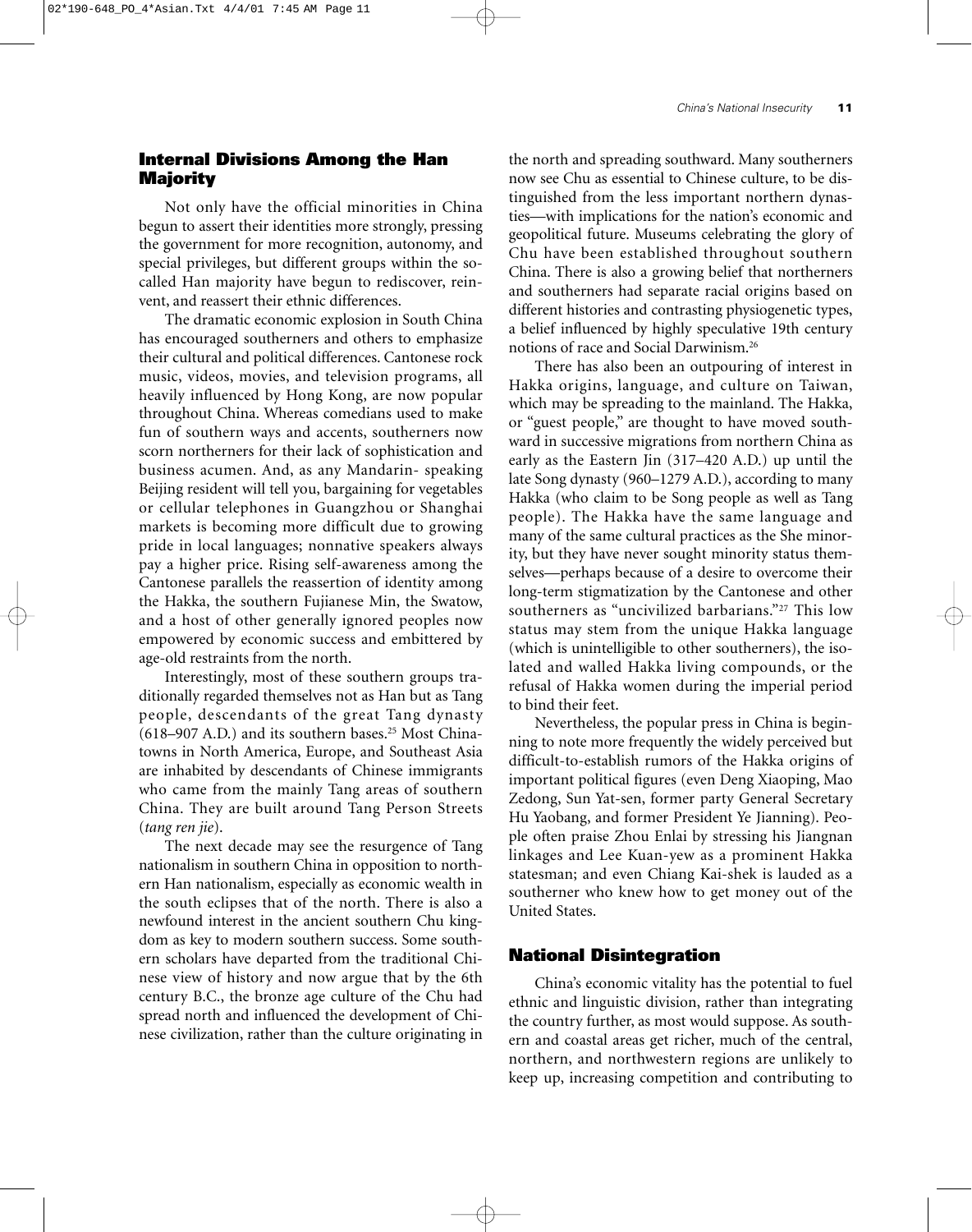age-old resentments across ethnic, linguistic, and cultural lines.28 Southern ethnic economic ties link wealthy Cantonese, Shanghainese, and Fujianese (also the majority people in Taiwan) more closely to their relatives abroad than to their political overlords in Beijing. Already, provincial governments in Canton and elsewhere not only resist paying taxes to Beijing, but they also restrict the transshipment of goods coming from outside the province across provincial often the same as cultural—lines. Travelers in China have seen an extraordinary expansion of toll roads, indicating greater interest in local control.

Dislocations from rapid economic growth may also fuel ethnic divisions. Huge migrations of "floating populations," estimated to total over 150 million nationally, now move across China seeking employment in wealthier areas, often engendering stigmatized identities and stereotypical fears of the "outsiders" (*wai di ren*) within China. Crime, housing shortages, and lowered wages are now attributed most often to these people from Anhui, Hunan, or Gansu who are taking jobs from locals—complaints similar to those heard in West Germany about the influx of Easterners after reunification. Reports that 70 percent of those convicted of crimes in Beijing were outsiders have fueled criticisms of China's increasingly open migration policy.29

The result of all these changes is that China is becoming increasingly decentered. This is a fearsome prospect for those holding the reins in Beijing. Perhaps it was a factor in the decision to crack down on the June 1989 demonstrations in Tiananmen Square. At that time, central authorities had begun to lose control of a country, which they feared could quickly unravel. That such fears have not eased is shown by the increased calls during the National Day celebrations for National Unity and efforts to reduce corruption. Worker and peasant unrest reported throughout China cuts across, and may at times exacerbate, cultural and ethnolinguistic differences between the haves and the have-nots, who in today's China increasingly interact along lines marked by multiethnic diversity.

#### **National Disunity?**

Although ethnic separatism will never be a serious threat to a strong China, a China weakened by internal strife, inflation, uneven economic growth, or the struggle for succession after Deng Xiaoping's death could become further divided along cultural and linguistic lines. It was a southerner, born and educated abroad, who led the revolution that ended China's last dynasty; and when that empire fell, competing warlords—often supported by foreign powers—fought for local turf occupied by culturally distinct peoples. And, the Taiping Rebellion of the 1850s and 1860s that nearly brought down the Qing dynasty also had its origins in the southern border region of Guangxi among the so-called marginal Yao and Hakka peoples.

These events are being remembered as the generally well-hidden and overlooked "others" within Chinese society begin to reassert their own identities in addition to the official nationalities. At the same time, China's leaders are moving away from the homogenizing policies that alienated minority and nonnorthern groups. Recent moves to allow and even encourage the expression of cultural diversity, while preserving political unity, indicate a growing awareness of the need to accommodate that diversity. This development will be important to watch over the next 2 years, as China prepares to incorporate Hong Kong, a city that operates on cultural and social assumptions very different from those of Beijing.

The construction of Chinese national identity has always been tentative. In June 1989, while China's future hung in the balance, there was significant concern over which armies would support Deng's crackdown—those based in Sichuan, Hunan, Canton, or Beijing; all had their own local concerns. The military has since been reshuffled and somewhat downsized, attempting to uproot any local attachments and professionalize the command structure. However, this only underscores the growing importance of regional and local ties. China, as of now, is a unified country militarily, and perhaps, politically. As a result of Jiang's continuance of the Deng Xiaoping reforms, China is increasingly less unified economically. Yet how can China continue to withstand the forces of globalization and nationalism without a government legitimized through popular elections, transparency in the political process, adherence to the rule of law, and good governance?

Last November, an ambassador from one of the Muslim nations friendliest to China remarked privately to this writer that, by the end of the next decade, China would be divided into nine republics.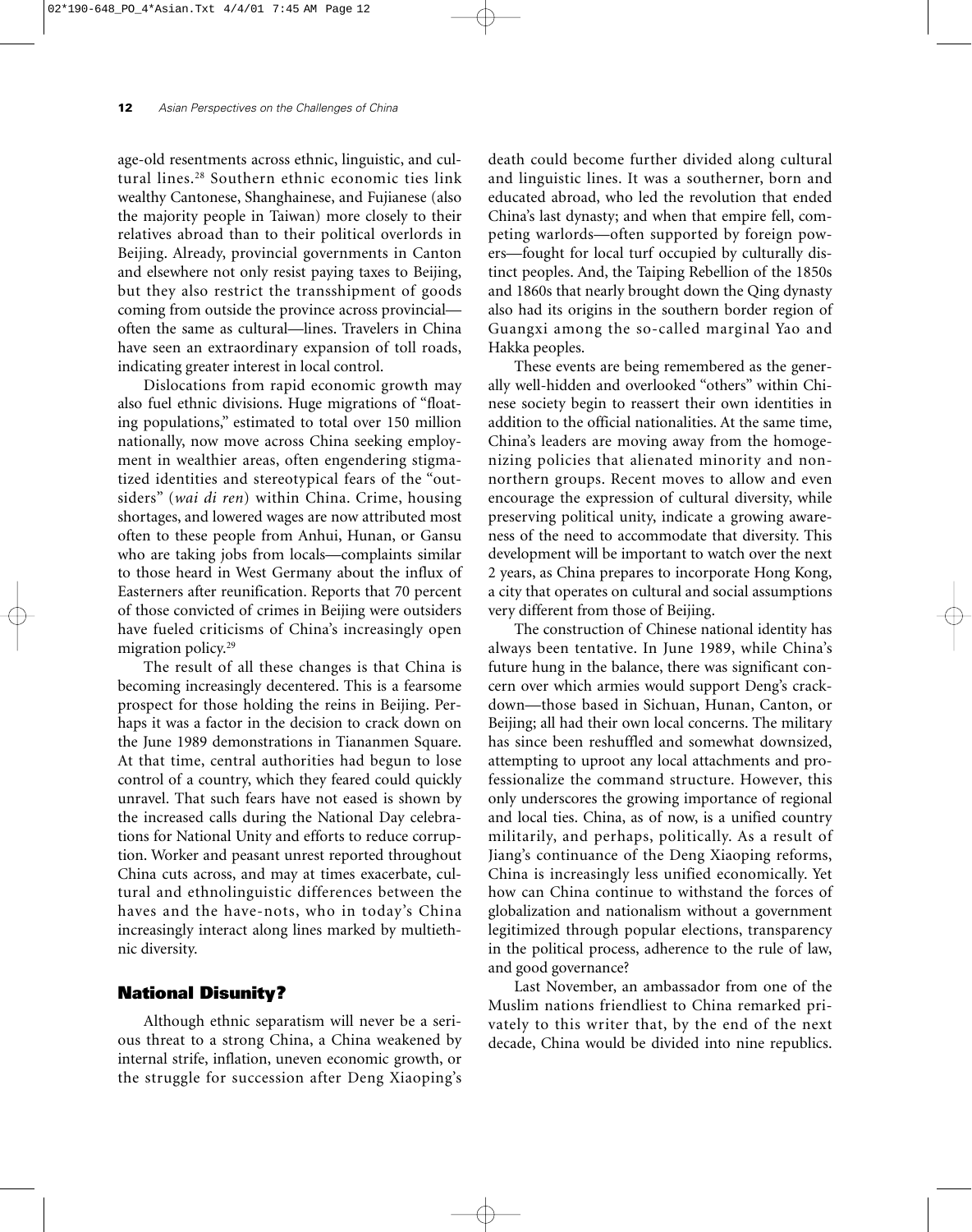Historians debate whether a foreign threat has been the only thing that has held China together. Now that the encirclement doctrine, upon which President Richard Nixon and Secretary of State Henry Kissinger built the Sino-American alliance, is no longer valid, and containment has been replaced by improving U.S.-China relations based on a policy of engagement, China faces only enemies from within.

The Chinese press reported more than 5,000 organized social protests in 1998 alone, with many more in 1999, culminating in the widespread Falun Gong uprising and crackdown. Most of these protests have been organized by labor unions and peasant associations, but, increasingly, ethnic and religious groups such as the Falun Gong have begun to speak out. The fact that China is becoming dangerously decentered perhaps may be the main reason for the recent rush on Beijing's part to finalize international border agreements with Russia, Kazakhstan, Kyrgyzstan, Tajikistan, and most recently, Vietnam.

U.S. Senator Daniel Patrick Moynihan predicted that there will be 50 new countries in 50 years. The trend began with the breakup of the Soviet Union in 1991 and has continued throughout much of Africa and Asia, particularly Indonesia. Why should China be immune from such global diversification? While ethnic separatism alone will never be threatening enough to pull a strong China apart, a China weakened by internal strife, inflation, uneven economic growth, or the struggle for (un)democratic succession could certainly fragment along cultural and linguistic lines. Ethnic strife did not dismantle the former Soviet Union; but it did come apart along boundaries defined in large part by ethnic and national differences. The generally well-hidden and overlooked "others" within Chinese society—the Cantonese, Shanghainese, Sichuanese, and Fujianese—are beginning to reassert their own identities in addition to the "official" nationalities on China's borders. Increasing Taiwanese nationalism has caused great consternation in Beijing, an "internal" ethnic nationalism that few Chinese nationalists can understand.

The rising politics of difference are of concern not only in Lhasa and Urumqi, but in Canton and Shanghai as well. The "Kosovo effect" may very well turn into the "Chechnya effect," whereby ethnic groups, especially Muslims, are stereotyped as separatists, and cleansing is launched as an internal affair. The problem for China, however, is that many of its internal threats may not come from official nationalities who are more easily singled out by race or language. China's Chechnya, like Indonesia's Aceh problem, may very well come from within its own peoples who are seeking economic and political advantage. The next decade promises to be as momentous for China as the last was for Europe and Russia.

#### **Notes**

<sup>1</sup> Russian troops marched on Chechnya, a secessionist, selfproclaimed "independent" republic in the Northern Caucasus, in 1996. Russia again began bombing the territory of Chechnya in September 1999.

<sup>2</sup> See the critical report, *People's Republic of China: Gross Violations of Human Rights in the Xinjiang Uighur Autonomous Region* (London: Amnesty International, April 21, 1999).

<sup>3</sup> The best "Uighur nationalist" retelling of this unbroken descent from Karakhorum is in the document "Brief History of the Uyghers," originating from the Eastern Turkestani Union in Europe, and available electronically at *[www.geocites.com/Capitol-](http://library.nps.navy.mil/homesec/docs/dod/www.geocities.com/CapitolHill/1730/buh.html)[Hill/1730/buh.html](http://library.nps.navy.mil/homesec/docs/dod/www.geocities.com/CapitolHill/1730/buh.html)*. For a recent review and critique, including historical evidence for the multiethnic background of the contemporary Uyghur, see Dru C. Gladney, "Ethnogenesis and Ethnic Identity in China: Considering the Uygurs and Kazakhs," in Victor Mair, ed., *The Bronze Age and Early Iron Age People of Eastern Central Asia: Volume II* (Washington, DC: Institute for the Study of Man, 1998), 812–34. For a discussion of the recent archeological evidence derived from DNA testing of the desiccated corpses of Xinjiang, see Mair, "Introduction," *The Bronze Age and Early Iron Age People of Eastern Central Asia*, 1–40.

<sup>4</sup> Ian Johnson, "China Arrests Noted Businesswoman in Crackdown in Muslim Region," *The Wall Street Journal*, August 18, 1999.

<sup>5</sup> Referring to the international effort to prevent the "ethnic cleansing" of the largely Muslim Albanian Kosovars in the Serbian province of the Federal Republic of Yugoslavia in 1999.

<sup>6</sup> China State Council, "National Minorities Policy and its Practice in China," Beijing, October 1999.

<sup>7</sup> The China Institute for Contemporary International Relations (CICIR), under the State Council, has initiated a "Nationality Studies Project" in order to examine security implications of China's minority problems (Chu Shulong interview, November 14, 1999).

<sup>8</sup> Colin Mackerras, *China's Minorities: Integration and Modernization in the Twentieth Century* (New York: Oxford University Press, 1994), 25.

<sup>9</sup> Fei Xiaotong, "Ethnic Identification in China," in Fei Xiaotong, ed., *Toward a People's Anthropology* (Beijing: New World Press, 1981), 20.

<sup>10</sup> Emily Honig, *Creating Chinese Ethnicity* (New Haven: Yale University Press, 1992).

<sup>11</sup> Prasenjit Duara, *Rescuing History from the Nation* (Chicago: University of Chicago Press, 1995), 47.

<sup>12</sup> Frank Dikötter, *The Discourse of Race in Modern China* (Stanford: Stanford University Press, 1992).